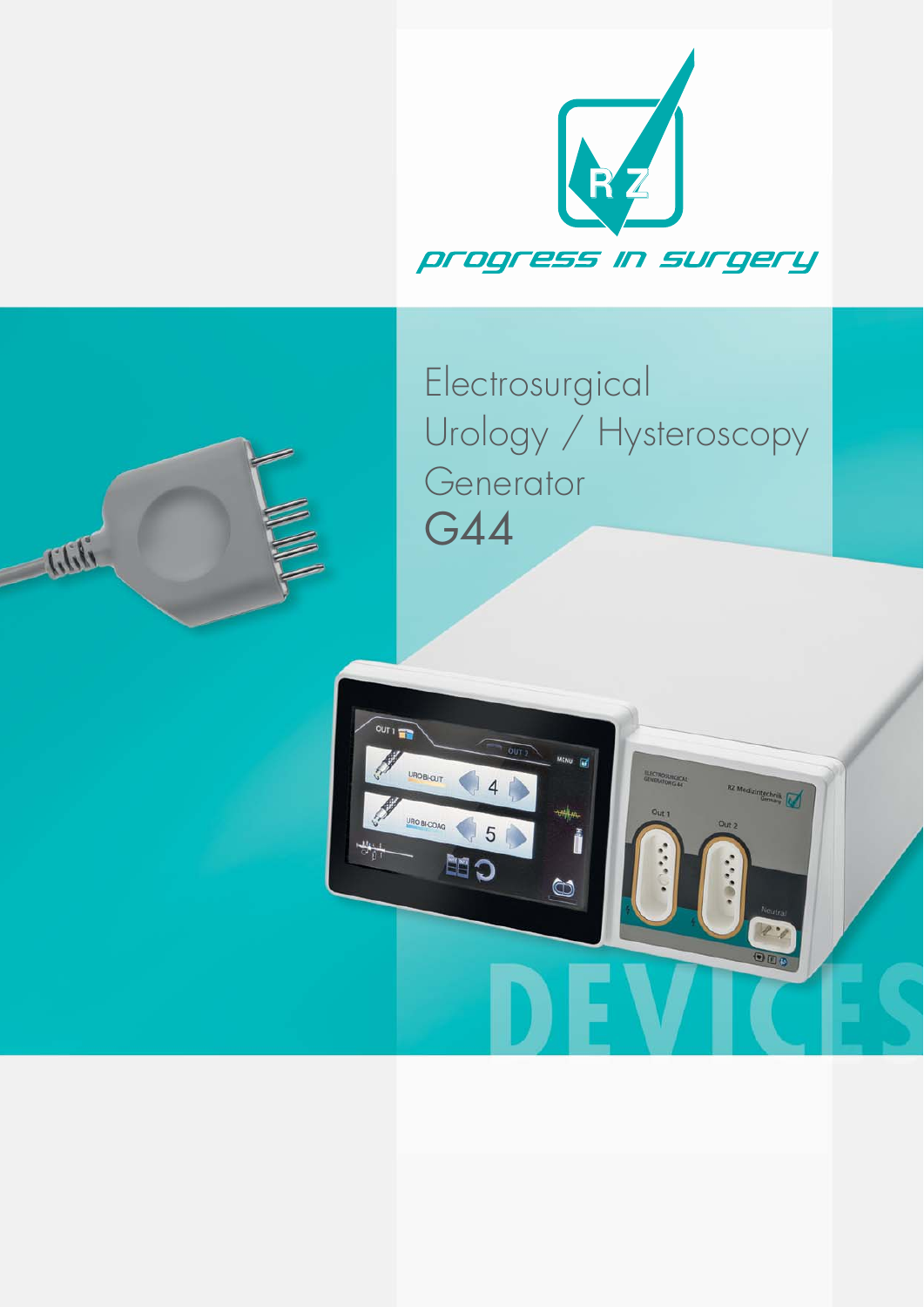### ELECTROSURGICAL GENERATOR G44

The new Electrosurgical Generator G44 for Urology and Hysteroscopy provides an intelligent instrument detection system. While connected with the coded SDS-Cable, the Generator swifts automatically to the correct working mode.

The large and intuitive Touchscreen increases easy operation. A large variety of working modes are available to make the G44 an efficient and comprehensive tool for resection and coagulations.

> **TOUCH SCREEN**

#### FEATURES:

OUT 1

 $1.01<sub>1</sub>$ 

- 
- Intelligent Instument detection system • Intuitive Touchscreen

 $-00T<sub>2</sub>$ 

ხ

MENU

 $\rightarrow 0$ 

- 
- Automatic power regulation • Configurable working modes
- 
- Real-time parameter control
- Special endoscopic modes
- Bipolar resection

URO BI-CUT

URO BI-COAG

• Easy software update



**RZ** Medizintari

 $Out<sub>2</sub>$ 

 $\overline{\Theta}E$ 

ELECTROSURGICAL

 $Out1$ 

| Order-No. |             | <b>Description</b>                                   |
|-----------|-------------|------------------------------------------------------|
|           | 700-350-405 | 2-Button-Footswitch, Length: 5m,<br>Quick access key |



| Order-No.   | <b>Description</b>                 |
|-------------|------------------------------------|
| 700-340-400 | Electrosurgical Generator G44 230V |
| 700-340-410 | Electrosurgical Generator G44 110V |



| Order-No.   | <b>Description</b>                               |
|-------------|--------------------------------------------------|
| 700-503-003 | Cable for Disposable<br>Neutral Electrode, 5m    |
| 700-503-000 | Neutral Electrode,<br>single use, pack of 50pcs. |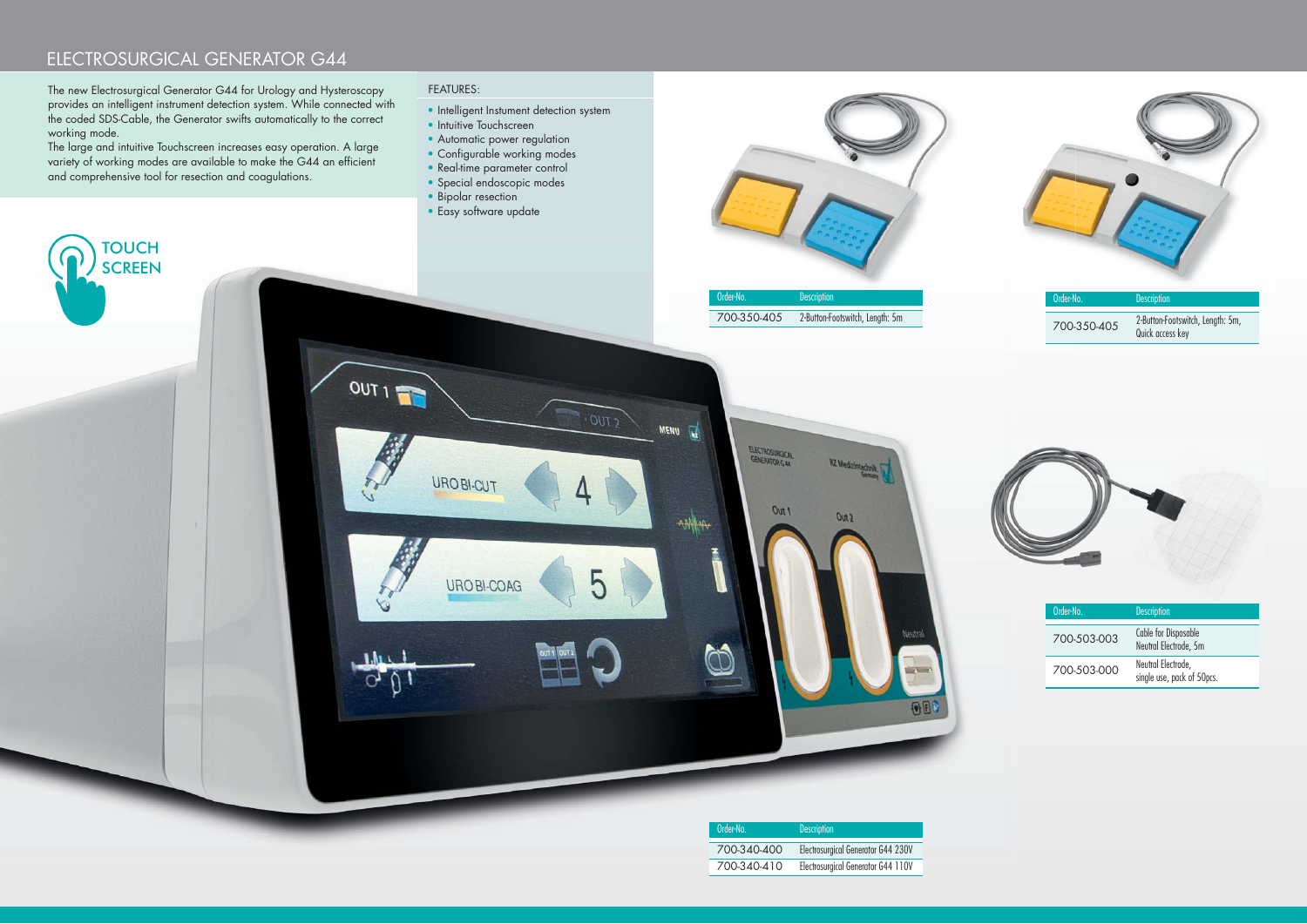# **G44**

|                                                                                              | CABLE FOR BIPOLAR RESECTOSCOPES                    |
|----------------------------------------------------------------------------------------------|----------------------------------------------------|
|                                                                                              |                                                    |
|                                                                                              |                                                    |
|                                                                                              |                                                    |
| <b>UROLOGY</b>                                                                               | Order-No.<br>Description                           |
|                                                                                              | 253-400-605<br>Bipolar, 4.5 m                      |
|                                                                                              | CABLE FOR MONOPOLAR RESECTOSCOPES                  |
| $\mathbf{h}$                                                                                 |                                                    |
|                                                                                              | Order-No.<br><b>Description</b>                    |
|                                                                                              | 700-501-453<br>Monopolar, 4.5m                     |
| SDS Plug, pre-coded.                                                                         |                                                    |
| G44 Unit identifies Urology automatically.                                                   | CABLE FOR MONOPOLAR COAGULATION ELECTRODES         |
|                                                                                              |                                                    |
|                                                                                              |                                                    |
|                                                                                              | Order-No.<br><b>Description</b>                    |
|                                                                                              | 253-501-454<br>Monopolar, 4.5m                     |
|                                                                                              |                                                    |
|                                                                                              | CABLE FOR BIPOLAR RESECTOSCOPES                    |
|                                                                                              |                                                    |
|                                                                                              |                                                    |
|                                                                                              | Order-No.                                          |
|                                                                                              | <b>Description</b><br>351-400-605<br>Bipolar, 4.5m |
|                                                                                              |                                                    |
|                                                                                              | CABLE FOR MONOPOLAR RESECTOSCOPES                  |
|                                                                                              |                                                    |
|                                                                                              | Order-No.<br><b>Description</b>                    |
|                                                                                              | 351-501-453<br>Monopolar, 4.5m                     |
| i(i)                                                                                         |                                                    |
|                                                                                              | CABLE FOR BIPOLAR COAGULATION ELECTRODES           |
|                                                                                              |                                                    |
| SDS Plug, pre-coded.                                                                         |                                                    |
| G44 Unit identifies Hysteroscopy automatically.                                              | Order-No.<br><b>Description</b>                    |
|                                                                                              | 351-500-307<br>Bipolar, 3m                         |
|                                                                                              | 351-500-507<br>Bipolar, 5m                         |
| <b>KZ</b><br>Medizimechnik<br>GmbH                                                           | CABLE FOR MONOPOLAR COAGULATION ELECTRODES         |
|                                                                                              |                                                    |
| <b>ELECTROSURGICAL</b><br><b>GENERATOR</b>                                                   | Order-No.<br><b>Description</b>                    |
| YouTube setup and operation Video on the RZ YouTube Channel:<br>https://youtu.be/Pr-1Er1EO8M | 351-501-454<br>Monopolar, 4.5m                     |
|                                                                                              |                                                    |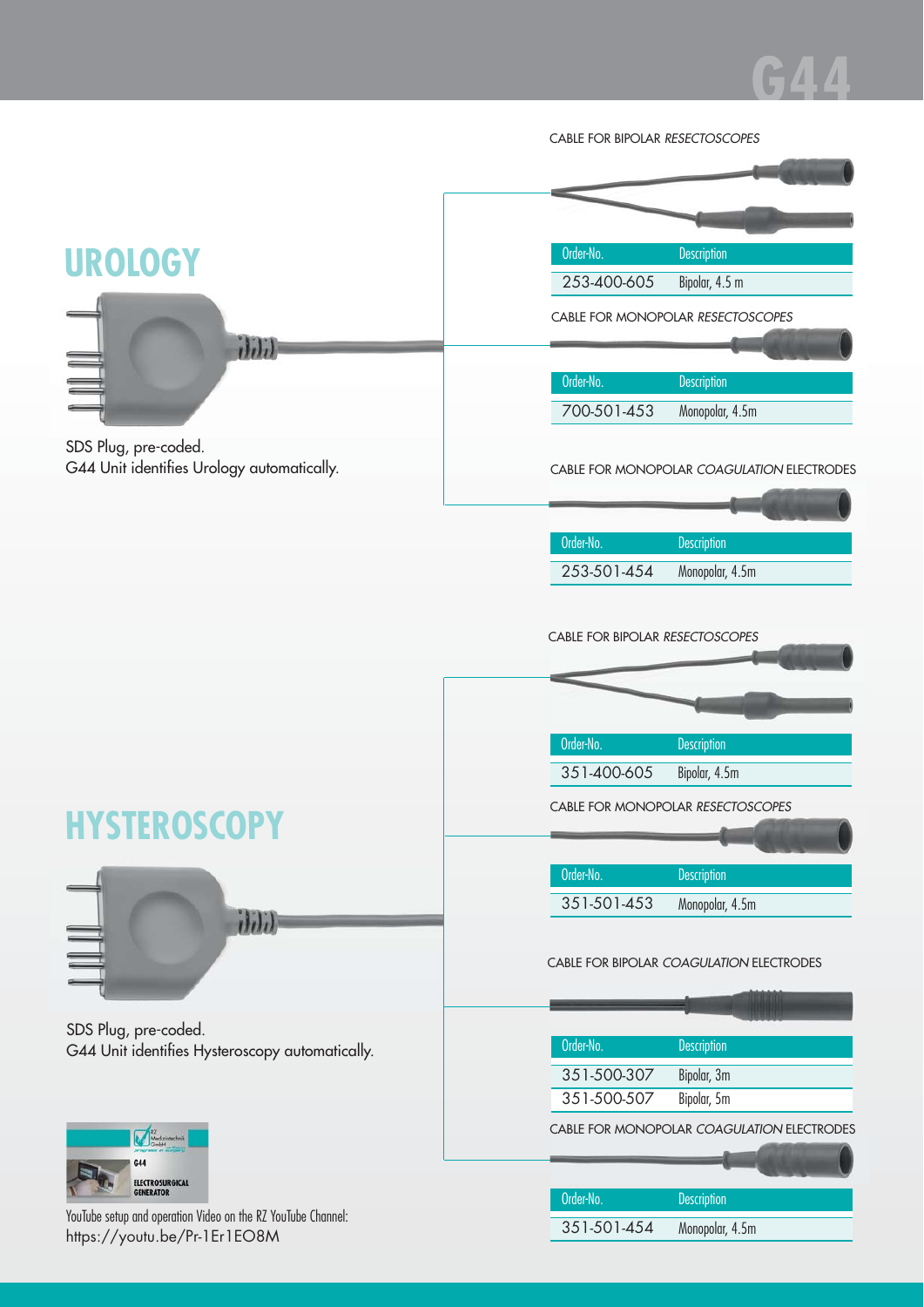## TECHNICAL DATA

#### General features

| <b>Display</b>              | TFT 7" WVGA                                          |
|-----------------------------|------------------------------------------------------|
| SpectrumResult system       | automatic power regulation                           |
| Length / Width / Height     | 385mm / 305mm / 141mm                                |
| Weight                      | 7kg                                                  |
| <b>Power Supply Voltage</b> | 220-240 V ± 10% 50/60 Hz or 110-120 V ± 10% 50/60 Hz |
| Rated power input           | 1100 VA                                              |

#### Safety features

| Protection against electric shock    | 1/CF                                                                              |
|--------------------------------------|-----------------------------------------------------------------------------------|
| Low-frequency leakage currents       | according to IEC 60601-1                                                          |
| High-frequency leakage currents      | according to IEC 60601-2-2                                                        |
| <b>Generator operation frequency</b> | 333 kHz                                                                           |
| Defibrilation impulse resistance     | according to IEC 60601-1                                                          |
| <b>NEM System</b>                    | neutral electrode control, optical indication, required resistance < 240 $\Omega$ |

#### Monopolar Coagulation max. 200W

| Soft Coag           | 9 effects        |
|---------------------|------------------|
| <b>Forced Coag</b>  | 9 effects        |
| <b>Spray Coag</b>   | 80 effects / 80W |
| <b>Hybrid Coag</b>  | 9 effects        |
| <b>Uro Coag</b>     | 9 effects        |
| <b>Hystero Coag</b> | 9 effects        |

#### Monopolar Cutting max. 400W

| Mono-Cut           |           |
|--------------------|-----------|
| <b>Precise Cut</b> |           |
| <b>Mixed Cut</b>   | 9 effects |
| Uro Cut            |           |
| <b>Hystero Cut</b> |           |

#### Bipolar Coagulation max. 300W

| Soft Bi-Coag          | 9 effects AutoStart / AutoStop |
|-----------------------|--------------------------------|
| <b>Forced Bi-Coag</b> | 9 effects AutoStop             |
| <b>Uro Bi-Coag</b>    | 9 effects                      |
| Sciss Bi-Coag         | 9 effects                      |

#### Bipolar Cutting max. 400W

| Bi-Cut     | 9 effects |
|------------|-----------|
| Uro Bi-Cut | 9 effects |